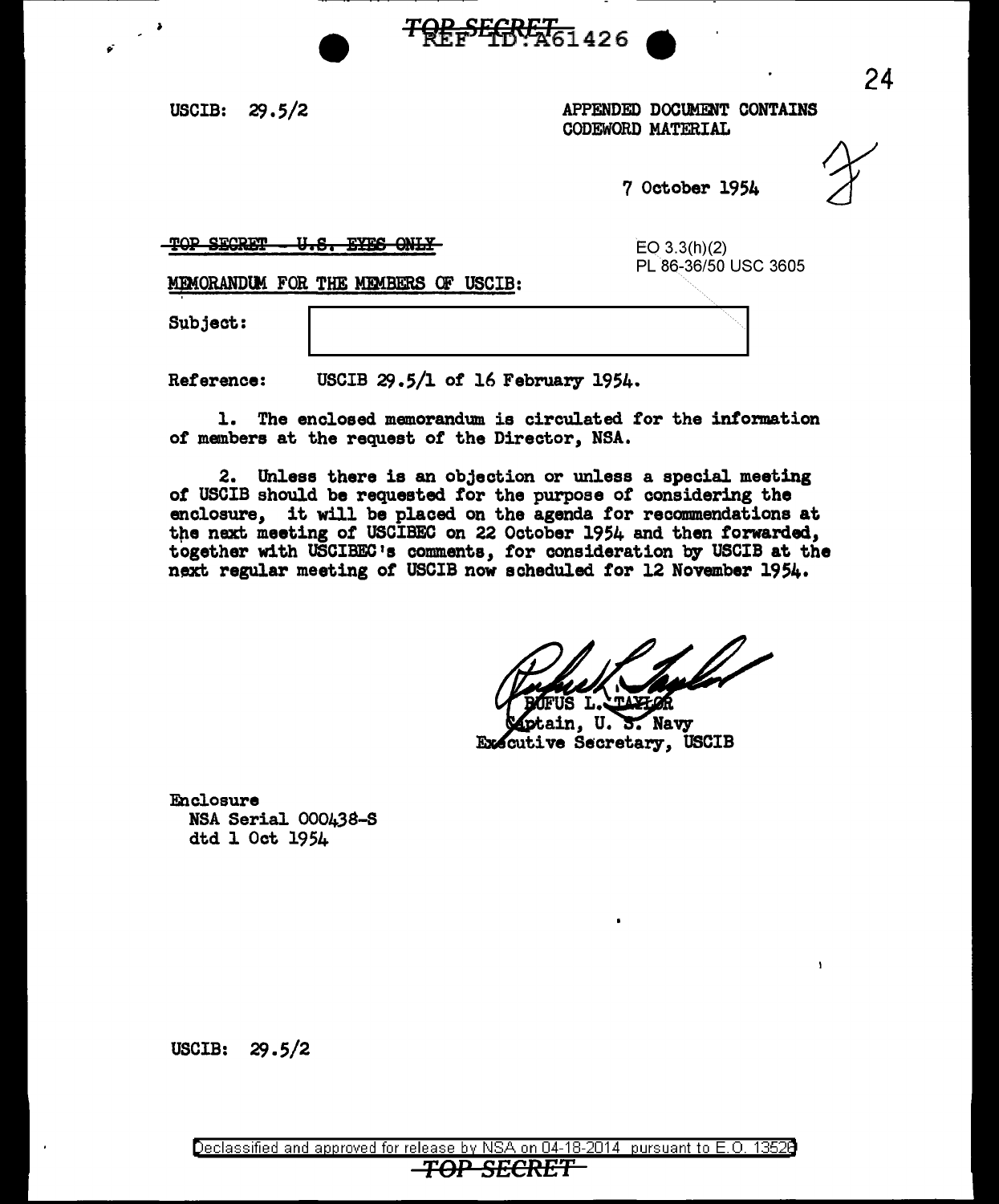NATIONAL SECURITY AGENCY

TOP SERRET FRATH 426

WASHINGTON 25, D. C.

TOP SECRET FROTH

سمه

Serial: 000438 S 1 OCT 1954

MEMORANDUM FOR THE EXECUTIVE SECRETARY, USCIB

| <b>SUBJECT:</b>                                                                                                                                   |
|---------------------------------------------------------------------------------------------------------------------------------------------------|
| NSA Memo, Serial 00063-S, Subj:<br><b>Reference:</b>                                                                                              |
|                                                                                                                                                   |
| $(Circulated as USCIB 29.5/1, 16 Feb 54)$                                                                                                         |
| Since the<br>and the publication<br>1. .                                                                                                          |
| of the reference, it has become increasingly difficult to maintain a                                                                              |
| semblance of order in the present informal arrangements with<br>COMINT units. Not only have those units become more                               |
| independent in their dealings with the US, but also the number of                                                                                 |
| organizations engaged in COMINT operations appears to be increasing.                                                                              |
|                                                                                                                                                   |
| 2. Listed below are the five principle groups in being which<br>are believed to have a COMINT mission, although their efforts apparently          |
| are independent and uncoordinated:                                                                                                                |
|                                                                                                                                                   |
| - Headed by<br>now<br>а.                                                                                                                          |
| has 328 men, having been augmented recently by 100 additional trained<br>personnel. All personnel are now recruited from the<br>Navy.             |
|                                                                                                                                                   |
| b. The Low Level Voice Effort - This group consists of                                                                                            |
| infantry division regular communications receivers and operators, con-<br>verted into their own counterpart of the ASAPAC bunker (front line, low |
| level voice intercept) operation.                                                                                                                 |
|                                                                                                                                                   |
| The Technical Intelligence Corps - The strength, mission,<br>$c_{\bullet}$                                                                        |
| location, and operation of this corps is unknown. The senior officer<br>connected with it so far as can be learned, is one<br>formerly            |
| attached to<br><u>I This group is understood to be working</u> Russian                                                                            |
| and                                                                                                                                               |
|                                                                                                                                                   |
| The Headquarters Intelligence Detachment - The strength,<br>d.<br>mission, operation, and direction of this detachment are unknown. Also          |
| it is not known whether it is civilian or military.                                                                                               |
|                                                                                                                                                   |
|                                                                                                                                                   |
|                                                                                                                                                   |
| EO 3.3(h)(2)                                                                                                                                      |
| PL 86-36/50 USC 3605<br>NPECIAL HANDLING REQUIRED                                                                                                 |
| <del>iformation</del>                                                                                                                             |
| <del>will non</del>                                                                                                                               |
| <del>thoir repre-</del> EO 3.3(h)(2)<br><del>orcien nationale</del><br>جه<br>PL 86-36/50 USC 3605                                                 |
| EO 3.3(h)(2)                                                                                                                                      |
| PL 86-36/50 USC 3605<br>Enclosure with USCIB 29.5/2 dtd 7 Oct 1954.                                                                               |
|                                                                                                                                                   |

| TOD CECRET EDATU   |  |
|--------------------|--|
| TUI JLCNLI TIIVTII |  |